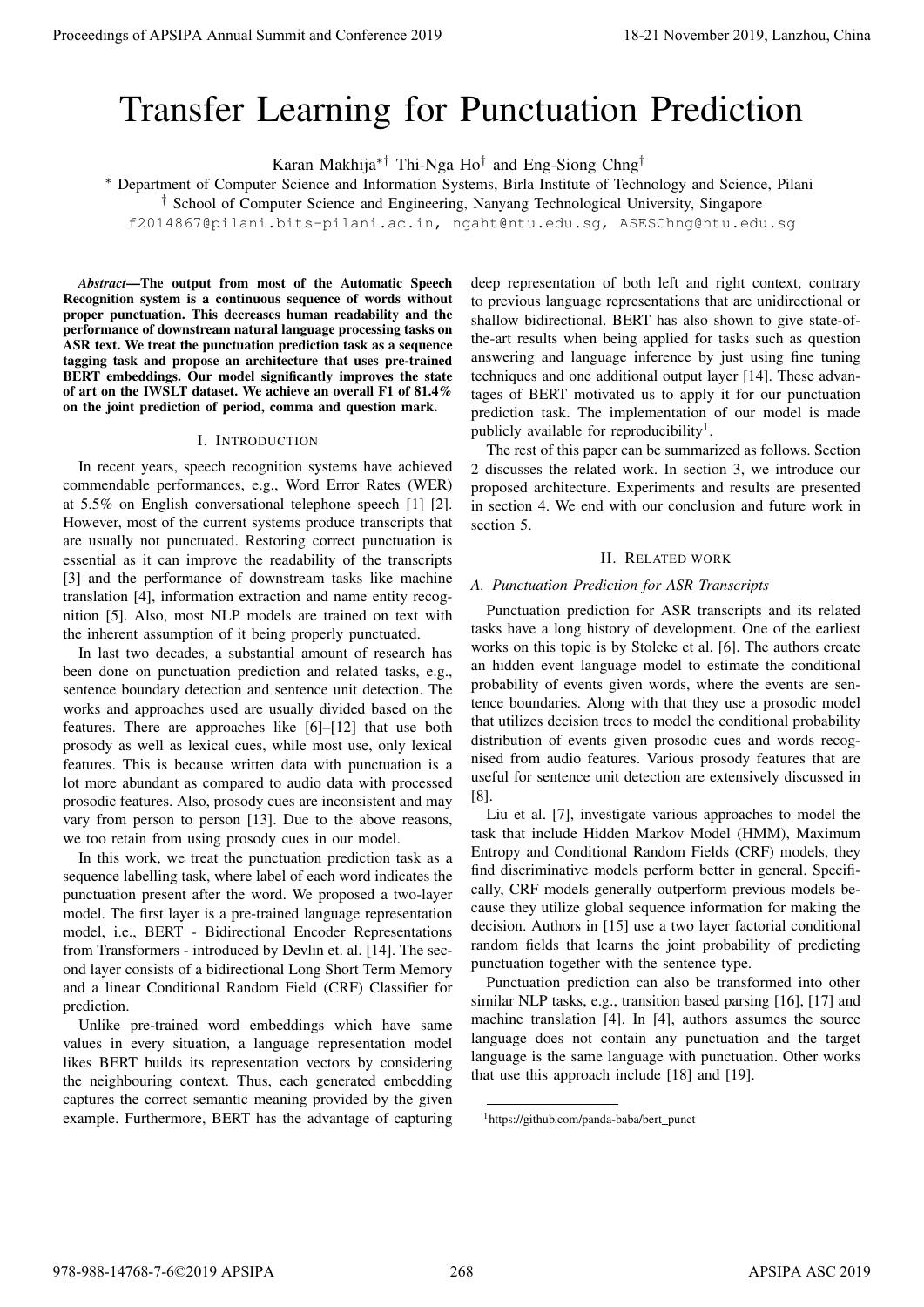Majority of recent works in punctuation prediction task are based on deep learning approaches. For example, in [11] authors use word vectors as the only features and experiment with deep neural network (DNN), 1-dimensional convolution neural network (1D-CNN) and 2-dimensional convolution neural network (2D-CNN) layers to predict the punctuation classes. Tilk et al. [20], make use of bidirectional GRU architecture with late fused attention mechanism. They train the network in two stages; the first stage uses only textual features while the second stage takes into account pause durations and is trained on a smaller dataset. In [21], the authors also investigate the use of BiLSTMs for the task of punctuation prediction. They use a multilayer BiLSTM and append that with a CRF to make predictions. Work in [22], tries to use a hybrid architecture of CNN and BiLSTM for the same task. Further, Wang et al. [23] are the first ones to use transformer architecture for punctuation restoration. They treat it as a machine translation task where the decoder is modified to have two outputs. In our proposed models, we use the encoder part of the transformer which is significantly different than the above works.

## *B. Language Representation Models*

Deep learning based language models have been very popular in recent years due to their superiority to traditional statistical n-gram language models. Various kind of deep neural network architectures and tuning methods have been proposed on the topic of language representation models including works presented in [24]–[28] and more recently in [14].

In [24] Dai et al. presented the idea of pre-training the whole neural network along with the hidden states of the LSTM layers using language modeling and fine-tuning it for a supervised task using labeled data. They concluded that using this pretrained weights helped stabilize the learning in LSTM recurrent networks. In [25], the authors used the final hidden state of pretrained stacked LSTM language model as a contextual embedding for a word. They reasoned that this method generated better embeddings as it captured the semantic and syntactic role of words, keeping in mind the context. They augmented the LM embeddings to their sequence tagging architecture and achieved 91.93 % F1 for the CoNLL 2003 Name Entity Recognition task and 96.37 % F1 for the CoNLL 2000 Chunking task. The authors in [26] used a similar approach but instead of language modelling they used machine translation task for pre-training.

Unlike the previous works that used top layers of pretrained language models, Peters et al. [27] use weighted sum of internal states present at every layer in their model. The weights being learnt while fine-tuning the embeddings for a particular task. It enabled the downstream task to give more weight to the hidden representation that captures the semi-supervision signal most useful to it. This constructed richer representation embeddings called the ELMo embeddings, which improved the state of the art across six diverse NLP tasks. Universal Language Model Fine-tuning (ULMFiT) introduced by Ruder

et al. [29] describes a fine-tuning method that uses techniques like discriminative fine-tuning, slanted triangular learning rates and gradual unfreezing to enable faster transfer learning of pretrained language models to other NLP tasks.

Further, the transformer architecture introduced in [28] by Vaswani et al., improved the state of the art result for machine translation. They used the attention mechanism that takes into consideration the interaction between time steps and the whole sequence before making the predictions. This way it captures the time dependency better than LSTMs. Researchers started using transformer or self-attention for other NLP tasks and it gave promising results [30], [31].

In [14], the authors combined the ideas of using pretrained neural network weights [24], context-sensitive features [27], slanted triangular learning rates [29] and transformer architecture with attention mechanism [28], and came up with the language representation model BERT. BERT achieved the state of the art for eleven NLP tasks. It is better than other language representation models [27], [32] because it learns deep bidirectional representations by taking into account both left and right context in every neural layer. It achieves this by changing the language modeling objective. Instead of the normal objective of predicting the next word, it masks some of the words randomly in the input and uses the model conditioned on the left and right context to predict the masked word. The model also jointly trains on the binarized next sentence prediction task, i.e., given two sentences A and B as the input the model trains to predict if sentence B should succeed A or not. The architecture of the model is composed of multi-layer encoder from the transformer [28]. BERT uses the encoder part while the OpenAI GPT [32] uses the decoder part with masked tokens, and hence is conditioned only on the left context. Ablation studies presented in [14] show that the bidirectional aspect of the BERT is what makes it perform better than OpenAI GPT. Proceedings of APSIPA Annual Summit and Conference 2019<br>
Market and Conference 2019 11 November 2019<br>
Market and Conference 2019 11 November 2019 12 November 2019 12 November 2019 22 November 2019 22 November 2019 23 Nove

## III. MODEL ARCHITECTURE

In this work, we propose a two layered architecture. The first layer is the pretrained BERT model that produces the BERT embeddings. It is followed by a hybrid biLSTM-CRF layer that finally outputs the predicted labels. The overall architecture is depicted in Figure 1.

## *A. BERT embedding*

BERT model contains multiple encoding layers with pretrained weights, of the transformer [14] stacked together. The pre-trained weights are learnt by training it on masked word prediction and binarized next sentence prediction, language modelling tasks. Each encoder layer comprises of multi-head self attention and feed forward networks. Attention layer performs the mapping of key-value pair and a query to an output. The output is calculated based on a weighted sum of values where the weights are calculated using alignment score between keys and queries. The attention used in [28] is the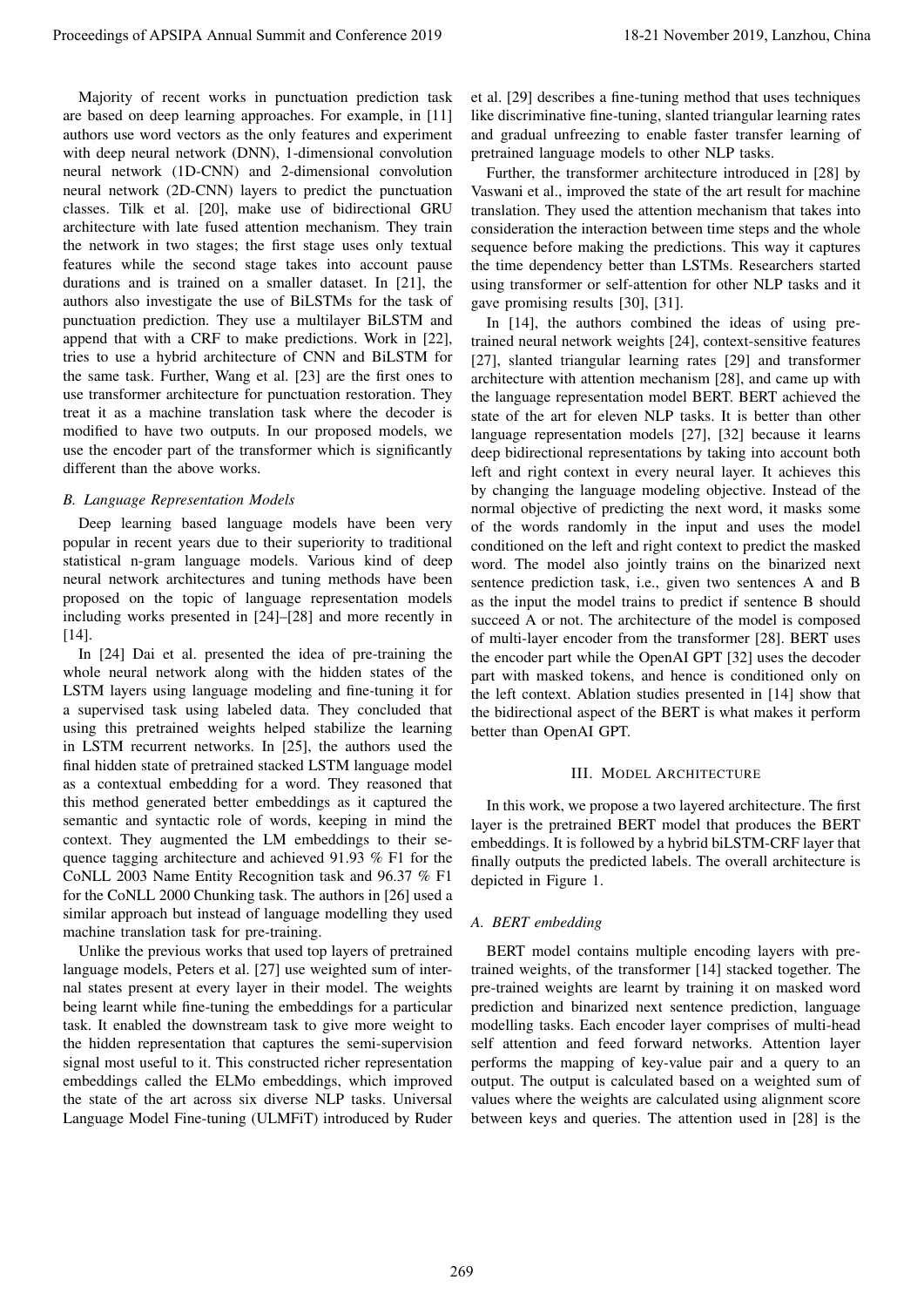

Fig. 1. Proposed Model Architecture

Scaled Dot-Product Attention which is calculated as:

$$
Attention(Q, K, V) = softmax(\frac{QK^{T}}{\sqrt{d_k}})V
$$
 (1)

where  $Q$ ,  $K$  and  $V$  are the query, key and value matrices, respectively and  $d_k$  is the dimension of key vectors. In case of self attention, the query, key and value are equal to the output of the previous encoder layer.

Multi head attention considers multiple representation sub spaces in parallel. This is done by linearly projecting keys, values and queries by different learnt matrices and performing attention on each one of them. The resultant matrices are finally concatenated and again projected. The equations for multi head attention can be summarized as:

$$
\mathit{Multihead}(Q, K, V) = \mathit{Concat}(\mathit{head}_1, ...., \mathit{head}_h)W^O
$$

$$
head_i =Attention(QW_i^Q, KW_i^K, VW_i^V) \qquad (3)
$$

where  $W_i^Q, W_i^K, W_i^V \in \mathbb{R}^{d_{inp} \times d_{out}}$  and  $W^O \in$  $\mathbb{R}^{hd_{out} \times d_{inp}}$ , here  $d_{inp}$  is the initial dimension of key, value and query,  $d_{out}$  is the projected dimension and h is number of heads. After that, the result is passed through a feed forward network to get the final output for the encoder layer. An additional point to note is that the multi-head and feed forward networks have residual connections around them, and are always followed by layer-normalization.

In our task, the weights of the encoder layers are also updated along with the other layers during the back-propagation, this fine-tunes BERT embeddings for our task.

#### *B. BiLSTM layer*

Recurrent neural nets that allow cyclic connections in neural nets have been used widely in the NLP domain. These cyclic connections change the state of the RNN cell recursively and helps them to learn features from entire past sequences. However, a simple recurrent unit is not able to capture longer contexts due to the vanishing gradient problem. LSTM introduce in [33] alleviates the problem by having additional gates and cell state to control the flow of information. The basic equations governing the output of a basic LSTM cell are as follows:

$$
f_t = \sigma(W_f[h_{t-1}, x_t] + b_f)
$$
 (4)

$$
\boldsymbol{i_t} = \sigma(\boldsymbol{W_i}[h_{t-1}, \boldsymbol{x_t}] + b_i) \tag{5}
$$

$$
\mathbf{c}'_t = \tanh(\mathbf{W_c}[h_{t-1}, x_t] + b_c) \tag{6}
$$

$$
c_t = f_t * c_{t-1} + i_t * c_t' \tag{7}
$$

$$
o_t = \sigma(W_o[h_{t-1}, x_t] + b_o)
$$
 (8)

$$
h_t = h_t * tanh(o_t)
$$
 (9)

In our work, we use a bidirectional LSTM layer comprising of this basic LSTM cell on top of the BERT embedding. It models the sequential dependency further by processing the sequence word by word. The forward LSTM process the sequence from left to right while the backward LSTM processes it in the opposite direction. This makes the prediction more accurate by conditioning it on both past and future contexts.

## *C. CRF Classifier*

CRFs have already been successfully used for sequence labeling tasks in NLP. The hybrid LSTM-CRF model is shown to achieve high performance for name entity recognition, POS tagging and chunking tasks [34] [35].

CRF is a discriminative model, i.e, it tries to learn the conditional probability of output given the input rather than the joint probability. This is helpful because we can ignore the structure and relationships between the input variables, entirely. Along with that, it is composed of feature functions that can take into account overlapping features.

Our model uses linear chain CRF, which is the most commonly used version of CRF. Linear chain CRF has a transition matrix that captures previous and current step dependencies for making the tagging decision unlike the cross entropy classifier that makes independent decision for each label. The loss of CRF layer is just the negative log likelihood of the probability of the correct sequence of labels and we use the Viterbi decoding for finding the correct punctuation labels at the prediction time.

#### IV. RESULTS AND EXPERIMENT

#### *A. Dataset*

(2)

We evaluate our model on the monolingual English punctuation restoration task and use the IWSLT2012<sup>2</sup> dataset for our experiment. It consists of TED talks transcribed in several

<sup>2</sup>http://hltc.cs.ust.hk/iwslt/index.php/evaluation-campaign/ted-task.html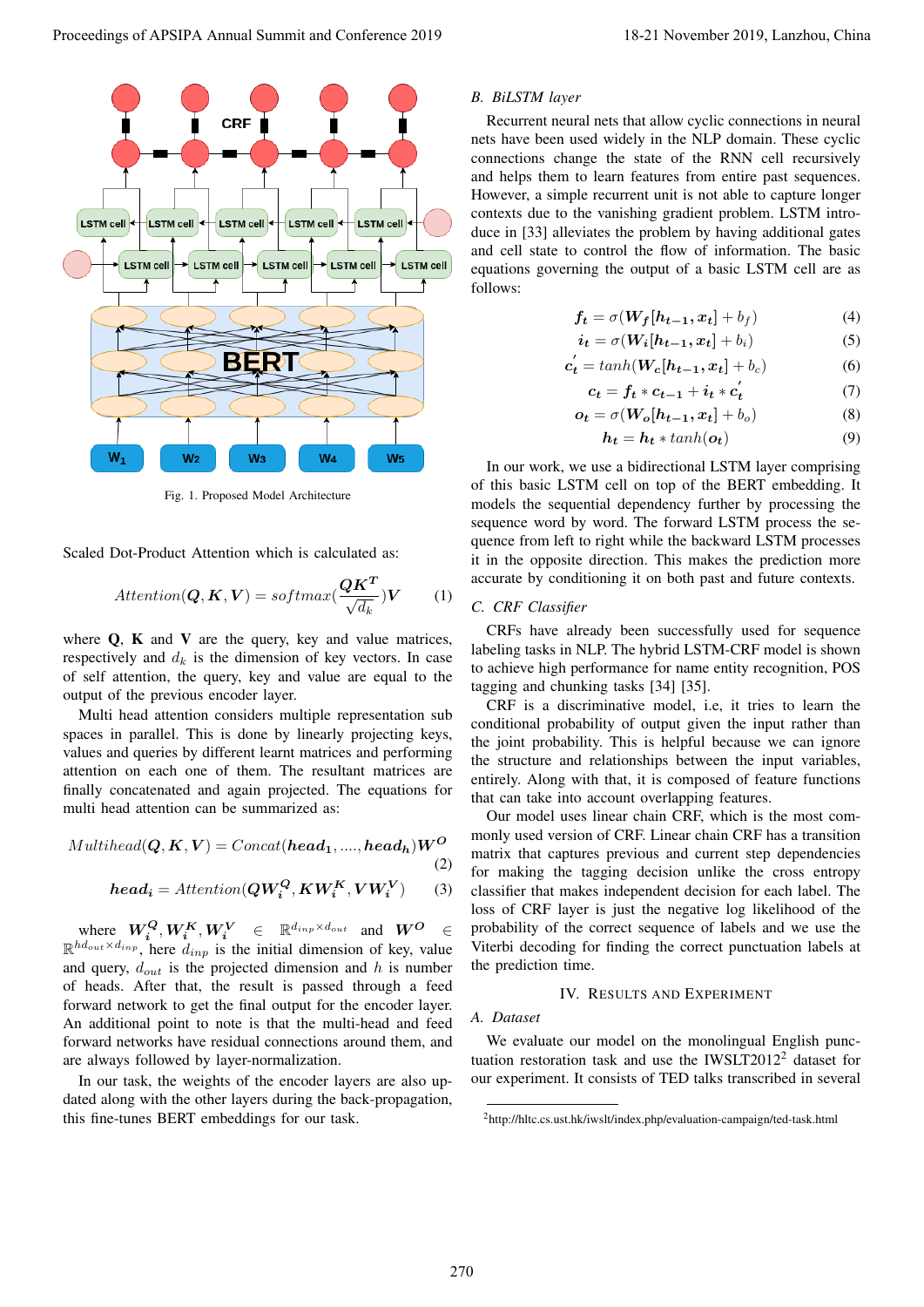| Model                | Period |      |             | <b>⊃omma</b> |      |      | <b>Ouestion mark</b> |      |      | <b>Overall</b> |      |      |
|----------------------|--------|------|-------------|--------------|------|------|----------------------|------|------|----------------|------|------|
|                      | Pr     | Re   | $_{\rm F1}$ | Pr           | Re   | F1   | Pr                   | Re   | F1   | Pr             | Re   | F1   |
| <b>T-BRNN</b>        | 72.3   | 71.5 | 71.9        | 64.4         | 45.2 | 53.1 | 67.5                 | 58.7 | 62.8 | 68.9           | 58.1 | 63.1 |
| T-BRNN-pre           | 73.3   | 72.5 | 72.9        | 65.5         | 47.1 | 54.8 | 70.7                 | 62.8 | 66.7 | 70.0           | 59.7 | 64.4 |
| Word CNN             | 75.8   | 95.5 | 84.6        | 56.1         | 60.4 | 58.2 | 40.8                 | 55.7 | 47.1 | 65.8           | 77.7 | 71.3 |
| <b>SAPR</b>          | 96.7   | 97.3 | 96.8        | 57.2         | 50.8 | 55.9 | 70.6                 | 69.2 | 70.3 | 78.2           | 74.4 | 77.4 |
| $Bert-Punct_{BASE}$  | 82.6   | 83.5 | 83.1        | 72.1         | 72.4 | 72.3 | 77.4                 | 89.1 | 82.8 | 77.4           | 81.7 | 79.4 |
| $Bert-Punct_{LARGE}$ | 84.9   | 83.3 | 84.1        | 70.8         | 74.3 | 72.5 | 82.7                 | 93.5 | 87.8 | 79.5           | 83.7 | 81.4 |

TABLE I RESULTS ON IWSLT DATASET

languages that are normally used for evaluating Automatic Speech Recognition, Speech Language Translation and Machine Translation tasks.

We take the data from the machine translation track and use the same training, development and test sets, as the previous works. After preprocessing, we get 2.1M and 290k tokens in the train and dev sets, respectively.

#### *B. Preprocessing*

To fine-tune the pre-trained BERT language representation model, the input is preprocessed in a certain way. The preprocessing of an input example along with the labels is shown in Figure 2. As can be seen every input example is prefixed with a [CLS] token. The hidden state corresponding to this token learns the encoded representation for the whole input sentence. Tokens are converted to WordPiece embeddings that capture sub-level word information and generalize well to rare tokens. Segment embeddings and [SEP] token is used to identify different parts of an input example. Since our input example has just one part we use zero vector for segment embedding and only append [SEP] at the end of every example. Proceedings of APSIPA Annual Summit and Conference 2019 19. The summit and conference 2019 in the summit and conference 2019 in the summit and conference 2019 in the summit and conference 2019 in the summit and conference

For punctuation prediction, one input example is typically a paragraph and the sequence length for our model is fixed. So we split our examples into two or more sequences if they are more than this length, ensuring that each input sequence starts with a new sentence i.e., after end sentence punctuation labels. For examples less than the sequence length we pad them with the [PAD] token. We maintain an input mask to ensure that the padded tokens are not accounted in the loss.

Our model predicts only comma, question mark and period. Other end sentence punctuation symbols that exist in text are mapped to period. Words that don't have punctuation following them are given a different class. In addition we have two more classes, one for WordPiece tokens that are part of single word and the other for [PAD] tokens.

The segment, WordPiece and positional embeddings are added together to form the input for the pre-trained BERT model. We don't want our model to learn to predict sentence end punctuation classes using capitalized word cues, hence we use the pre-trained uncased version of BERT.

## *C. Experimental Setup*

For training, we use Adam optimizer with learning rate of 2e-5, beta  $1 = 0.9$ , beta  $2 = 0.999$  and the weight decay rate of 0.01. Initially we do a learning rate warm-up for 0.1 percent of the training steps and then use exponential decay with decay

|       | [CLS] oh god i know this it ' s louis mac ##ne<br>PAD COMMA PERIOD O O PERIOD O O O O |  |  |                                   |  |  |  |  |
|-------|---------------------------------------------------------------------------------------|--|--|-----------------------------------|--|--|--|--|
| ##ice | PERIOD PERIOD O O O X O PERIOD PAD                                                    |  |  | yeah it 's bag ##pipe music [SEP] |  |  |  |  |



steps set to 2000 and decay rate set to 0.9. We perform gradient clipping with threshold set to 2. The model is trained for 5 epochs with batch size of each training step equal to 8. The dimension of the BERT embedding is 768 for the base version and 1024 for the large version. The dimension of the hidden state of BiLSTM is set to 200. The number of output classes is 6 and the sequence length is set to 128. We use a dropout of 0.1 for all the layers.

#### *D. Baseline Models*

We compare our model with the previous works that achieve good performance on the task of punctuation restoration.

- *Word CNN* is a character based model that uses convolutions over character embeddings to extract features and finally labels them using a CRF classifier [36].
- *T-BRNN* uses a bidirectional LSTM with late-fused attention mechansim.
- *T-BRNN-pre* is the same model using pre-trained word embeddings [20].
- *SAPR* treats the task as a machine translation task. It uses the transformer architecture with the decoder having two output labels [23].

## *E. Results*

We refer to our model as *Bert-Punct*. We have two versions of the model, base and large corresponding to the two pretrained BERT embeddings. Similar to the other models, we predict the three most common types of punctuation symbols: period, comma and question mark. In addition to that our model is trained on examples consisting of multiple sentences, hence it learns to predict period and other end punctuation classes solely based on syntactic and semantic cues.

For each of the model, we report the overall as well as class-wise precision, recall and F1-measure metrics.

As can be seen from Table I, our both models significantly outperform all the previous models on the IWSLT2012 dataset. For the base version, we achieve an overall improvement of 2% in F1 as compared to the previous best model, SAPR. While for the large, we improve further, 4% over SAPR. This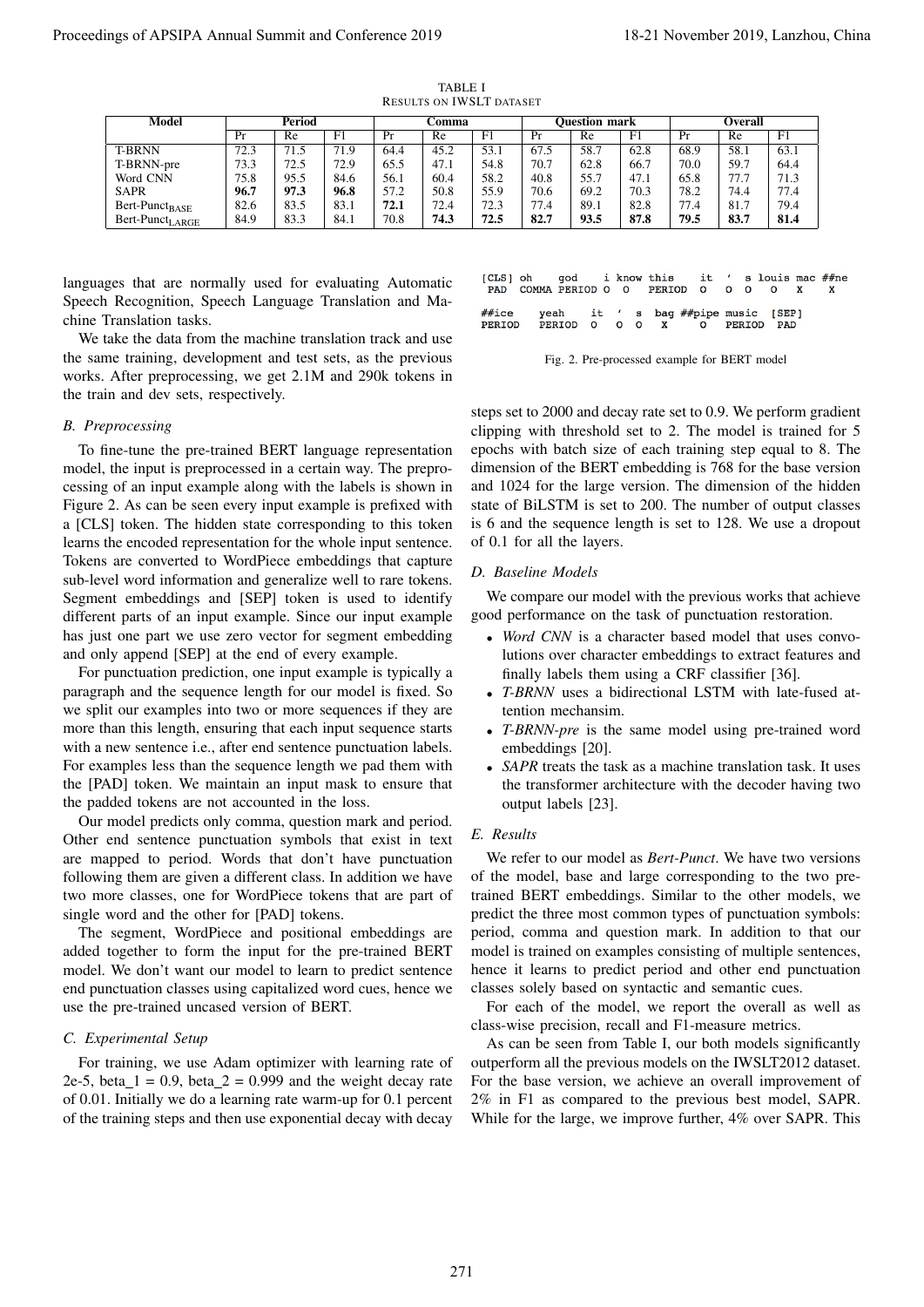is due to the high recall capacity of our model. The recall values being 7.3% and 9.3% above the previous best model, for the base and large version, respectively. The recall values for the minority classes are also high, this suggests that our architecture is also able to handle the imbalance of classes.

While looking at individual classes, we can see that the SAPR performs better on predicting period than *BERT-Punct*. However, both of our models significantly outperform SAPR on other classes.

The high overall F1 can be mainly attributed to our model's ability to distinguish and recall commas better than other models, while not sacrificing the performance for other classes. There is an absolute improvement of 14.9%, 21.6% and 16.4% in precision, recall and F1 values for comma, in our base version with respect to SAPR. For the large version, it is 13.6%, 23.5% and 16.6%. Also, our model's ability to predict question mark is far better than SAPR. Further, *BERT-Punct* large version, has higher values for periods and question marks but has a lesser value of precision for the comma punctuation class than the base version. Proceedings of APSIPA Annual Summit and Conference 2019<br>
in the second of the second of the second of the second of the second of the second of the second of the second of the second of the second of the second of the sec

Notice that the SAPR and Bert-Punct both use the transformer architecture with modifications and achieve better results. This suggests that self-attention architectures are better than recurrent architectures for the task of punctuation prediction.

#### V. CONCLUSION AND FUTURE WORK

In this paper, we proposed a sequence labelling architecture that uses the pretrained language representation model BERT. We fine tuned BERT for our task and with small amount of training achieved state of the art results. Experiments performed show that our model is significantly better at predicting the less common punctuation classes than the other models. We added a simple hybrid of LSTM-CRF on top of the pretrained model and achieved an overall F1 of 81.4% (absolute improvement of 4%).

For the future work, we will modify the model to include prosody features. Along with that, we will train it on other languages and multilingual text. This would help us check the robustness of our model. We would also like to explore the task as a machine translation task that uses pre-trained transformer model.

#### ACKNOWLEDGEMENT

This research is supported by TL@NTU, Nanyang Technological University, Singapore

#### **REFERENCES**

- [1] G. Saon, G. Kurata, T. Sercu, K. Audhkhasi, S. Thomas, D. Dimitriadis, X. Cui, B. Ramabhadran, M. Picheny, L.-L. Lim, B. Roomi, and P. Hall, "English conversational telephone speech recognition by humans and machines," in *INTERSPEECH*, 2017.
- [2] W. Xiong, J. Droppo, X. Huang, F. Seide, M. Seltzer, A. Stolcke, D. Yu, and G. Zweig, "Achieving human parity in conversational speech recognition," *CoRR*, vol. abs/1610.05256, 2016.
- [3] D. A. Jones, F. Wolf, E. Gibson, E. Williams, E. Fedorenko, D. A. Reynolds, and M. A. Zissman, "Measuring the readability of automatic speech-to-text transcripts," in *INTERSPEECH*, 2003.
- [4] S. Peitz, M. Freitag, A. Mauser, and H. Ney, "Modeling punctuation prediction as machine translation," in *IWSLT*, 2011.
- [5] J. Makhoul, A. Baron, I. Bulyko, L. H. Nguyen, L. A. Ramshaw, D. Stallard, R. M. Schwartz, and B. Xiang, "The effects of speech recognition and punctuation on information extraction performance," in *INTERSPEECH*, 2005.
- [6] A. Stolcke, E. Shriberg, R. A. Bates, M. Ostendorf, D. Z. Hakkani-Tür, M. Plauché, G. Tür, and Y. Lu, "Automatic detection of sentence boundaries and disfluencies based on recognized words," in *ICSLP*, 1998.
- [7] Y. Liu, E. Shriberg, A. Stolcke, D. Hillard, M. Ostendorf, and M. P. Harper, "Enriching speech recognition with automatic detection of sentence boundaries and disfluencies," *IEEE Transactions on Audio, Speech, and Language Processing*, vol. 14, pp. 1526–1540, 2006.
- [8] E. Shriberg, A. Stolcke, D. Z. Hakkani-Tür, and G. Tür, "Prosody-based automatic segmentation of speech into sentences and topics," *Speech Communication*, vol. 32, pp. 127–154, 2000.
- [9] J. D. Lafferty, A. McCallum, and F. Pereira, "Conditional random fields: Probabilistic models for segmenting and labeling sequence data," in *ICML*, 2001.
- [10] M. Hasan, R. Doddipatla, and T. Hain, "Multi-pass sentence-end detection of lecture speech," in *INTERSPEECH*, 2014.
- [11] X. Che, C. Wang, H. Yang, and C. Meinel, "Punctuation prediction for unsegmented transcript based on word vector," in *LREC*, 2016.
- [12] P. Zelasko, P. Szymanski, J. Mizgajski, A. Szymczak, Y. Carmiel, and N. Dehak, "Punctuation prediction model for conversational speech," in *Interspeech*, 2018.
- [13] A. Adami, R. Mihaescu, D. A. Reynolds, and J. J. Godfrey, "Modeling prosodic dynamics for speaker recognition," in *ICASSP*, 2003.
- [14] J. Devlin, M.-W. Chang, K. Lee, and K. Toutanova, "Bert: Pre-training of deep bidirectional transformers for language understanding," *CoRR*, vol. abs/1810.04805, 2018.
- [15] W. Lu and H. T. Ng, "Better punctuation prediction with dynamic conditional random fields," in *EMNLP*, 2010.
- [16] D. Zhang, S. Wu, N. Yang, and M. Li, "Punctuation prediction with transition-based parsing," in *ACL*, 2013.
- [17] M. Ballesteros and L. Wanner, "A neural network architecture for multilingual punctuation generation," in *EMNLP*, 2016.
- [18] E. Cho, J. Niehues, and A. H. Waibel, "Segmentation and punctuation prediction in speech language translation using a monolingual translation system," in *IWSLT*, 2012.
- [19] J. Driesen, A. Birch, S. Grimsey, S. Safarfashandi, J. Gauthier, M. Simpson, and S. Renals, "Automated production of true-cased punctuated subtitles for weather and news broadcasts," in *INTERSPEECH*, 2014.
- [20] O. Tilk and T. Alumäe, "Bidirectional recurrent neural network with attention mechanism for punctuation restoration," in *INTERSPEECH*, 2016.
- [21] K. Xu, L. Xie, and K. Yao, "Investigating lstm for punctuation prediction," *2016 10th International Symposium on Chinese Spoken Language Processing (ISCSLP)*, pp. 1–5, 2016.
- [22] D.-C. Can, T.-N. Ho, and E.-S. Chng, "A hybrid deep learning architecture for sentence unit detection," *2018 International Conference on Asian Language Processing (IALP)*, pp. 129–132, 2018.
- [23] F. Wang, W. Chen, Z. Yang, and B. Xu, "Self-attention based network for punctuation restoration," *2018 24th International Conference on Pattern Recognition (ICPR)*, pp. 2803–2808, 2018.
- [24] A. M. Dai and Q. V. Le, "Semi-supervised sequence learning," in *NIPS*, 2015.
- [25] M. E. Peters, W. Ammar, C. Bhagavatula, and R. Power, "Semisupervised sequence tagging with bidirectional language models," in *ACL*, 2017.
- [26] B. McCann, J. Bradbury, C. Xiong, and R. Socher, "Learned in translation: Contextualized word vectors," in *NIPS*, 2017.
- [27] M. E. Peters, M. Neumann, M. Iyyer, M. Gardner, C. Clark, K. Lee, and L. S. Zettlemoyer, "Deep contextualized word representations," in *NAACL-HLT*, 2018.
- [28] A. Vaswani, N. Shazeer, N. Parmar, J. Uszkoreit, L. Jones, A. N. Gomez, L. Kaiser, and I. Polosukhin, "Attention is all you need," in *NIPS*, 2017.
- [29] S. Ruder and J. Howard, "Universal language model fine-tuning for text classification," in *ACL*, 2018.
- [30] N. Kitaev and D. Klein, "Constituency parsing with a self-attentive encoder," in *ACL*, 2018.